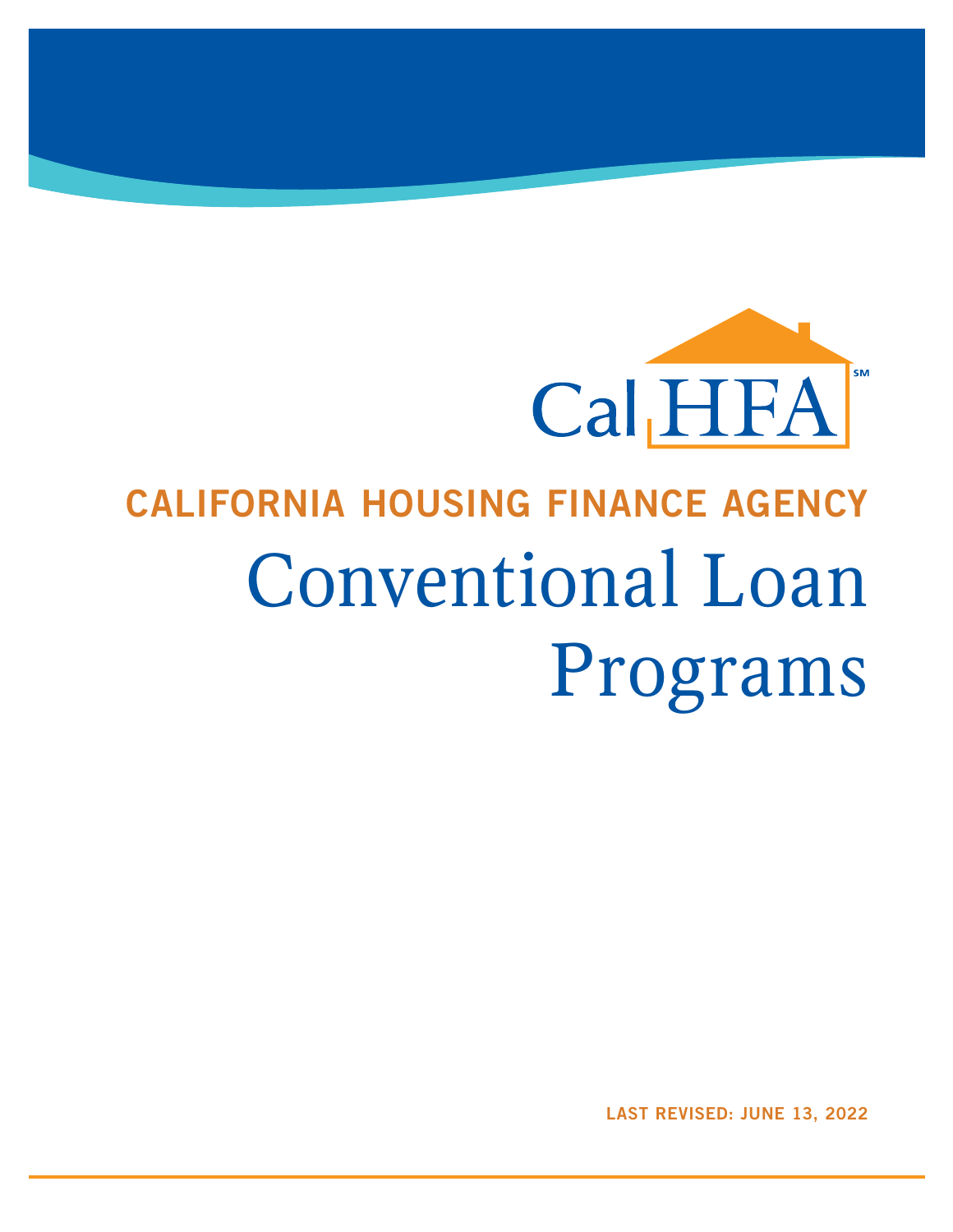# Table of Contents

| I. | <b>Eligibility</b>                                                                                                                                                                                                                                                                                                                                   | $\mathbf{1}$ |
|----|------------------------------------------------------------------------------------------------------------------------------------------------------------------------------------------------------------------------------------------------------------------------------------------------------------------------------------------------------|--------------|
|    | a. Borrower Requirements<br>b. Homebuyer Education<br>c. First-Time Homebuyer Definition<br>d. Owner Occupancy<br>e. Property Requirements                                                                                                                                                                                                           | 2            |
|    | II. Underwriting & Compliance                                                                                                                                                                                                                                                                                                                        | 4            |
|    | a. Transaction type<br>b. Term<br>c. Loan Program Type<br>d. LTV and CLTV<br>Maximum Loan Amount<br>e.<br>Income Limits<br>f.<br>g. Income Requirements<br>h. Qualifying Ratios<br>Minimum Credit Score<br>i.<br><b>Automated Underwriting</b><br>j.<br>k. Miscellaneous Lakeview Loan Servicing Underwriting Guidelines<br>Mortgage Insurance<br>I. | 5<br>6       |
|    | III. Basic Home Protection Coverage                                                                                                                                                                                                                                                                                                                  | 7            |
|    | Mandatory Home Warranty Insurance Coverage<br>a.                                                                                                                                                                                                                                                                                                     |              |
|    | <b>IV. Subordinate Financing</b>                                                                                                                                                                                                                                                                                                                     | 7            |
|    | a. MyHome Assistance Program<br>b. CalHFA Zero Interest Programs (ZIP)<br>Non-CalHFA Subordinate<br><b>Other Programs and Assistance</b><br>d.                                                                                                                                                                                                       | 8            |
|    | V. Fees                                                                                                                                                                                                                                                                                                                                              | 9            |
|    | Lender Allowable Fees (Origination & Processing)<br>a.<br>Master Servicer Fees<br>b.                                                                                                                                                                                                                                                                 |              |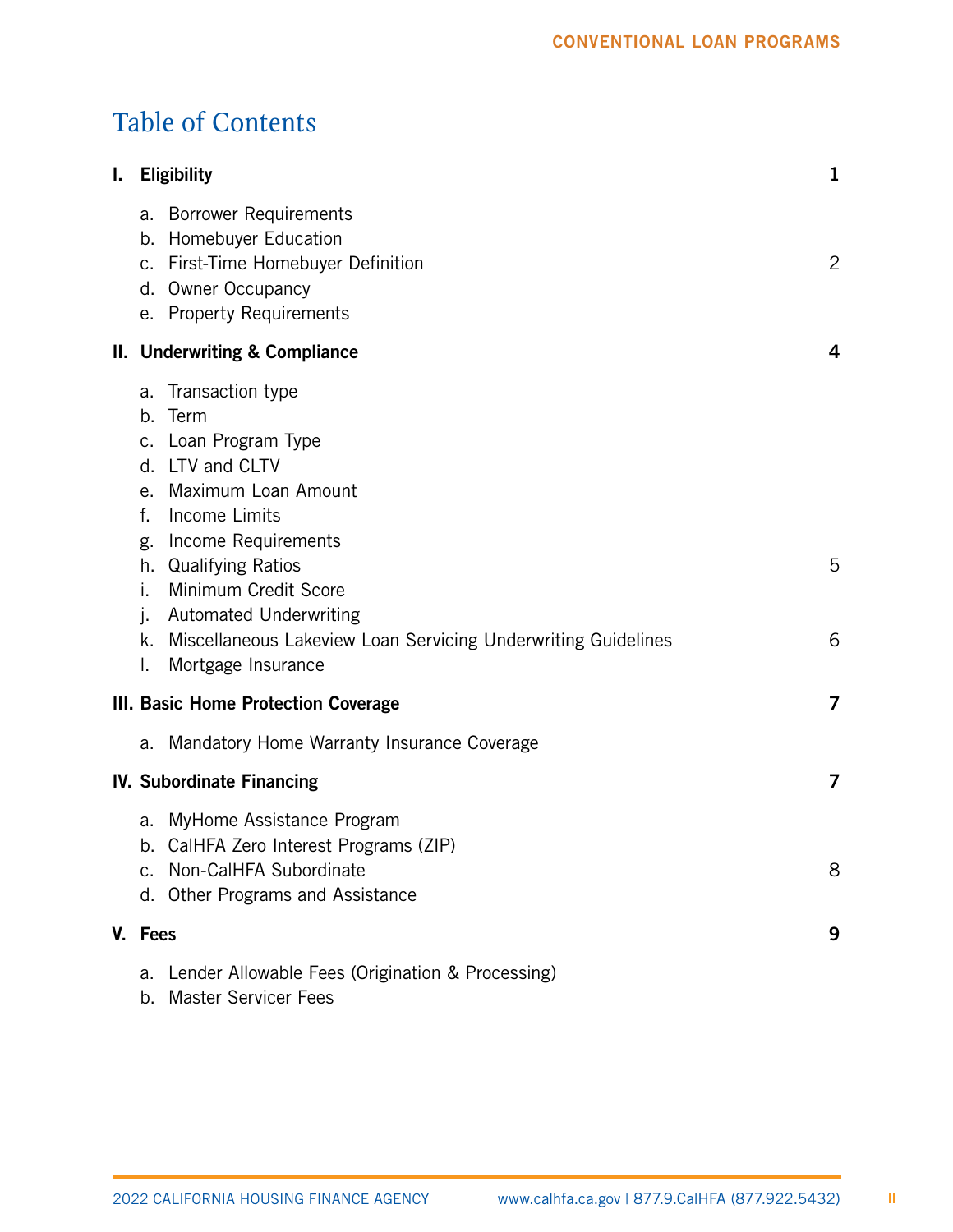#### <span id="page-2-0"></span>CalPLUSSM Conventional

Fannie Mae HFA Preferred™ first mortgage combined with the CalHFA Conventional Zero Interest Program (ZIP) for closing cost. This loan may be combined with the MyHome Assistance Program (MyHome).

#### CalHFA Conventional

Fannie Mae HFA Preferred™ first mortgage. This loan may be combined with the MyHome Assistance Program (MyHome).

## **Eligibility**

#### Borrower Requirements

Each borrower must:

- Be either a citizen or other National of the United States, or a "Qualified Alien" as defined at 8 U.S.C. § 1641.
- Meet the credit, income, property and loan requirements detailed in this program handbook, as well as CalHFA's Lender Manual, Fannie Mae, the CalHFA-approved lender, the mortgage insurer and CalHFA's master servicer's requirements.
- Be a first-time homebuyer.

Exceptions to first-time homebuyer requirement:

• CalHFA Conventional first mortgage without any subordinate financing

#### Homebuyer Education

Homebuyer education and counseling is required for one occupying first-time homebuyer. Certificates are good for one-year. Homebuyer education and counseling is not required for non-first-time homebuyer(s).

- Online Homebuyer Education through [eHome™](https://calhfa.ehomeamerica.org/sponsor_user/sponsor_main)
- In Person or Virtual Live Homebuyer Education through [NeighborWorks America](http://www.nw.org/network/nwdata/homeownershipcenter.asp) or through one of the [HUD approved Housing Counseling Agencies](http://hud.gov/offices/hsg/sfh/hcc/hcs.cfm?weblistaction=summary)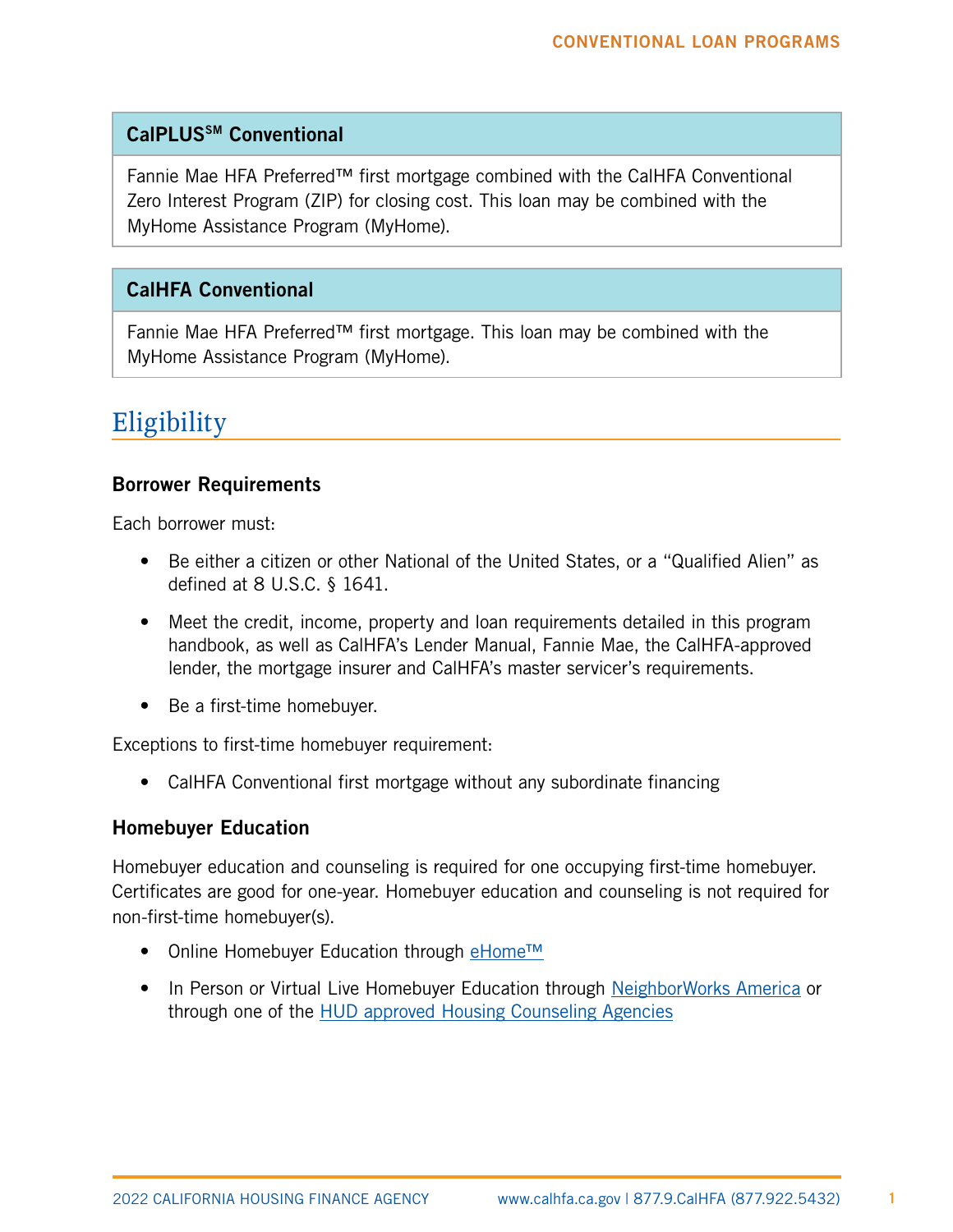#### <span id="page-3-0"></span>First-Time Homebuyer Definition

To qualify for a CalHFA Conventional loan program, all borrowers, including co-borrowers must reside in the home and meet the definition of a first-time homebuyer.

A first-time homebuyer is defined as a borrower who has not had an ownership interest in any principal residence or resided in the home owned by a spouse during the previous three years.

#### Owner Occupancy

- All borrowers must occupy the property as their primary residence within sixty (60) days of closing
- Non-occupant co-borrowers are not allowed
- Non-occupant co-signors are not allowed

#### Property Requirements

- Eligible property types:
	- › Single-family, one-unit residence
		- » Accessory Dwelling Units (ADU), guest houses, "granny" units, and "inlaw" quarters are eligible with the following parameters:
			- · The property must be defined as a one-unit property
			- Multiple accessory units are not permitted
			- · Must meet investor guidelines and city/county zoning ordinances
			- · Per investor guidelines If rental income from the ADU is used for credit qualifying, CalHFA will also use the gross rental income for the compli-ance income calculation
- Condominium/PUDs which are Fannie Mae eligible and meet CalHFA's master ser-vicer, Lakeview Loan Servicing's (LLS), guidelines
- Manufactured homes are permitted per Fannie Mae MH Advantage and Fannie Mae [Standard MH guidelines](https://www.fanniemae.com/content/guide/selling/b2/3/02.html) with the [following parameters:](https://www.fanniemae.com/content/guide/selling/b2/3/02.html)
	- › Singlewide manufactured homes are not eligible
	- › Fannie Mae Desktop Underwriter® (DU®) with Approve/Eligible Findings only
	- › Maximum DTI: 45.00%
	- › Leaseholds are not permitted
	- › Appraisal for MH Advantage requires picture of [MH Advantage Sticker](https://www.fanniemae.com/content/fact_sheet/mh-advantage-appraisal-requirements.pdf)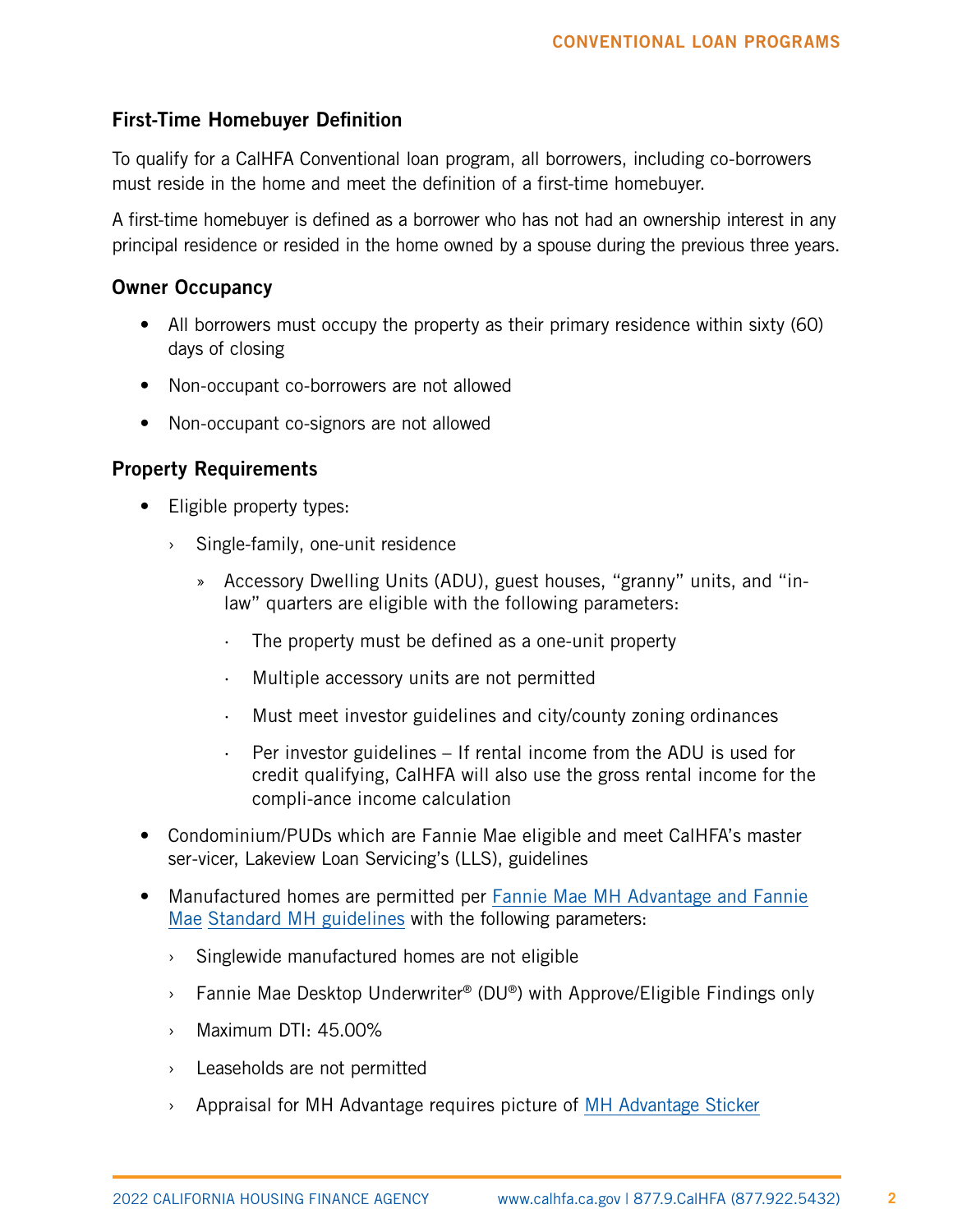| <b>Fannie Mae MH Advantage</b>                         | <b>Fannie Mae Standard MH</b>                                                                         |  |
|--------------------------------------------------------|-------------------------------------------------------------------------------------------------------|--|
| Max LTV/CLTV: 97%/105%                                 | Max LTV/CLTV: 95%/105%                                                                                |  |
| Desktop Underwriter <sup>®</sup> (DU <sup>®</sup> )    |                                                                                                       |  |
| Use with Fannie Mae HFA Preferred™ only                |                                                                                                       |  |
| Select MH Advantage in the Subject Property Type field | Select Manufactured Home or Manufactured Home: Condo/<br>PUD/Co-op in the Subject Property Type field |  |

- Leasehold Estates
	- › Not permitted with manufactured homes
	- › All Leasehold Estate documentation must be submitted to CalHFA's master servicer with purchase package for review and approval
- Community Land Trust (CLT)
	- › CLT loans will only be accepted from a [California Community Land Trust Network](https://www.calhfa.ca.gov/homeownership/programs/cacltn-lenders.htm)  [\(CA CLTN\) approved lender](https://www.calhfa.ca.gov/homeownership/programs/cacltn-lenders.htm)
	- › Can be combined with MyHome
		- » MyHome loan amounts will be based on the leasehold sale price, including any enforceable restrictions on future re-sale prices
	- › All CLT documentation must be submitted to CalHFA's master servicer with purchase package for review and approval
	- › Must be Fannie Mae approved
- Properties must meet the requirements of the California Health and Safety Code
- Refer to the Lakeview program matrix for their Disaster Policy
	- › See [Lakeview Correspondent Lending website](https://www.mrn3.com/Client/bayview.asp) for details
- Escrow Holdbacks will be allowed for minor outstanding repairs not completed prior to loan closing
	- $\rightarrow$  The Property must be habitable and safe for occupancy at the time of loan closing
	- › Lenders and/or closing agent will be responsible for managing and disbursing holdbacks
	- › Lender must deliver loans that were originated in accordance with FHA and Fannie Mae guidelines
	- › Please see Lakeview Loan Servicing website for required documents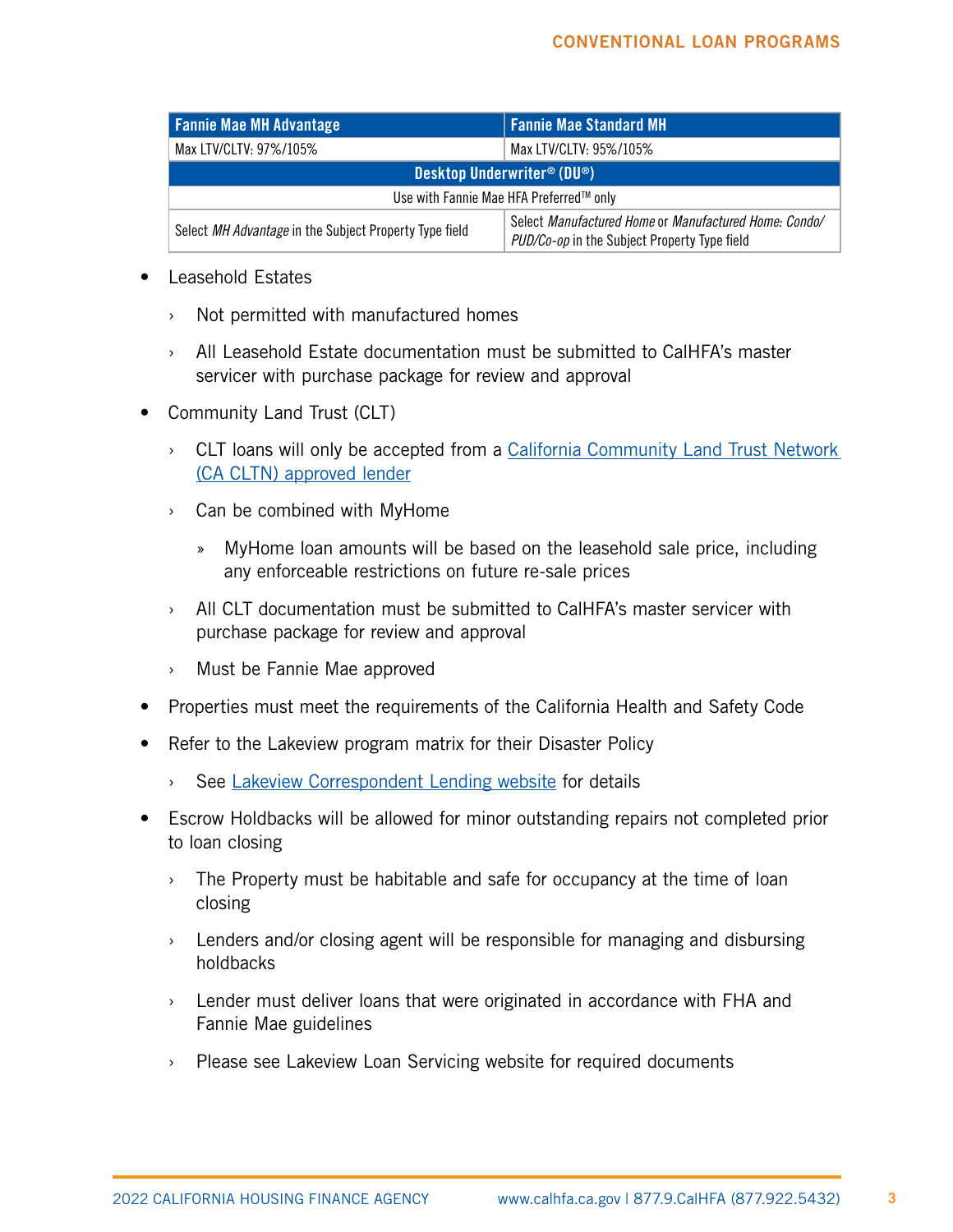# <span id="page-5-0"></span>Underwriting & Compliance

## Transaction type

Purchase transactions only

## Term

Up to 30 years

## Loan Program Type

- All loans must be Fannie Mae HFA Preferred
- Homestyle Energy is allowed

## LTV and CLTV

- Loan-to-Value (LTV) cannot exceed 97.00%
- Combined Loan-to-Value (CLTV) cannot exceed 105.00%

## Maximum Loan Amount

The maximum first mortgage loan amount cannot exceed current Fannie Mae loan limits.

- All loans with a loan amount exceeding the current Fannie Mae conforming loan limit will be subject to an additional fee that is net funded at the time of purchase by CalHFA's master servicer. See [CalHFA rate sheet](http://www.calhfa.ca.gov/apps/rates/) for applicable fees.
- Maximum LTV for Fannie Mae High Balance Loan Limits: 95.00%

## Income Limits

Income cannot exceed CalHFA [Income Limits](http://www.calhfa.ca.gov/homeownership/limits/income/income.pdf)

#### Income Requirements

Lenders are required to calculate income to qualify borrower(s) for loan approval using Fannie Mae guidelines. CalHFA will use the lender's credit qualifying income to determine if the loan exceeds the maximum program income limit. Income not used by the lender for credit qualifying will not be used by CalHFA.

- Use Fannie Mae's HomeReady<sup>®</sup> Lookup tool to determine if the borrower's income is less than or equal to the HomeReady 80% Area Median Income (AMI) Lower Income (LI) income limit to be eligible for CalHFA's LI interest rate.
	- All borrowers must still meet CalHFA's income limits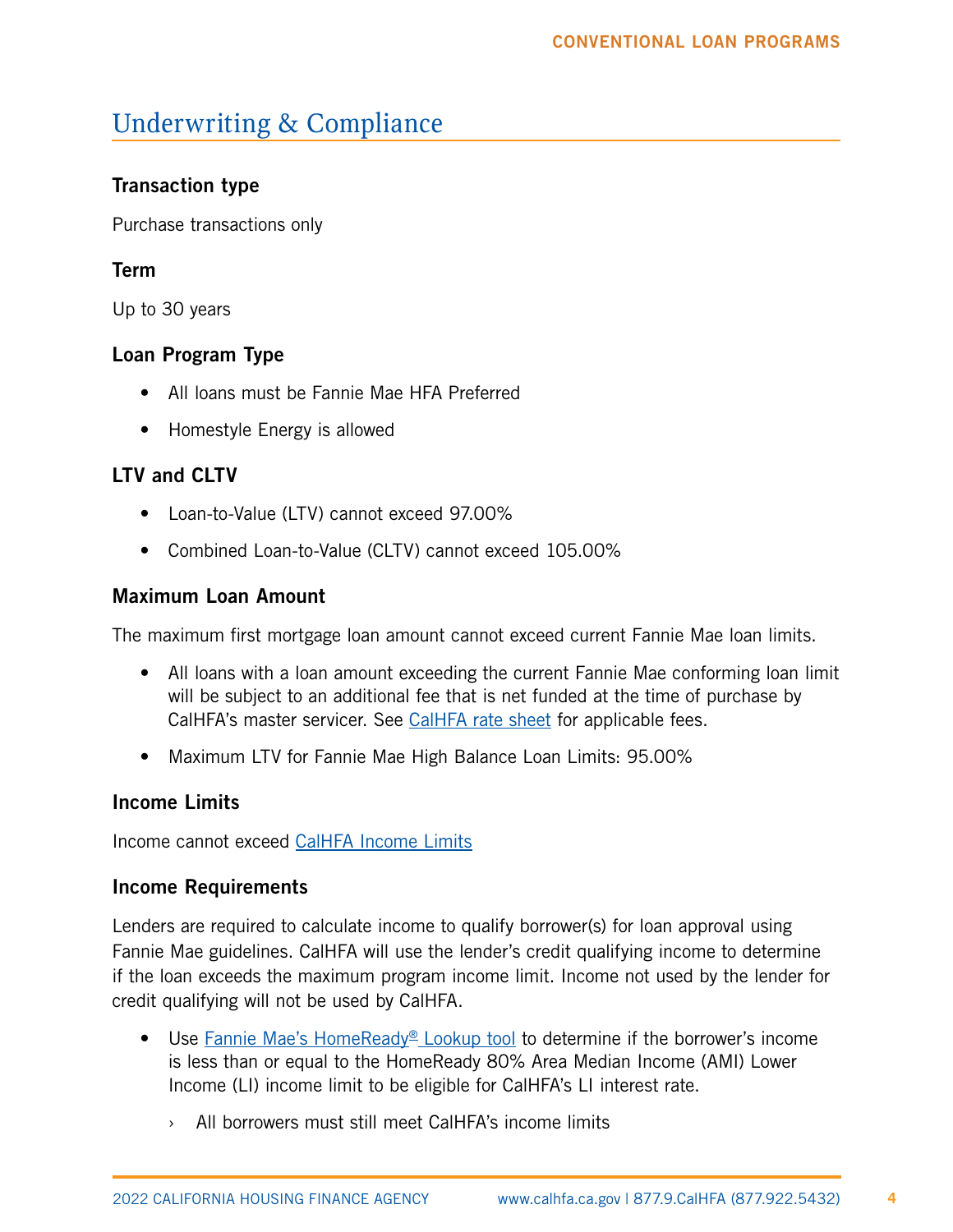## <span id="page-6-0"></span>Qualifying Ratios

The maximum total Debt-to-Income (DTI) ratio cannot exceed:

- 50.00%
	- › Credit Score ≥ 700
- $45.00\%$ 
	- › Credit Score: 680 699
	- › Properties with Manufactured Homes

MCC may not be used for credit qualifying purposes.

#### Minimum Credit Score

- The minimum credit score is 680 for borrowers with income greater than the HomeReady 80% AMI LI income limit
- The minimum credit score is 660 for borrowers with income less than or equal to HomeReady [80% AMI LI income limit.](https://ami-lookup-tool.fanniemae.com/amilookuptool/)
- Borrower(s) with no credit score are not permitted
- Non-traditional credit is not accepted
- All borrowers must meet the minimum representative credit score requirement. The middle score of the lowest-scoring borrower should be used to determine eligibility
	- $\rightarrow$  If a tri-merged credit report is used, use the middle score
	- $\rightarrow$  If a merged credit report only returns two scores, use the lower score
	- $\rightarrow$  If a merged credit report only returns one score, that score must be used

## Automated Underwriting

Acceptable Automated Underwriting Systems:

- Fannie Mae Desktop Underwriter (DU®) with an Approve/Eligible recommendation
	- › HFA Preferred must be selected in the Community Lender Product Field
		- » CalHFA subordinate loans must be entered as Community Seconds
	- › Freddie Mac Loan Product Advisor (LPA®) and other customized automated underwriting systems are not acceptable
- Manual Underwriting is not permitted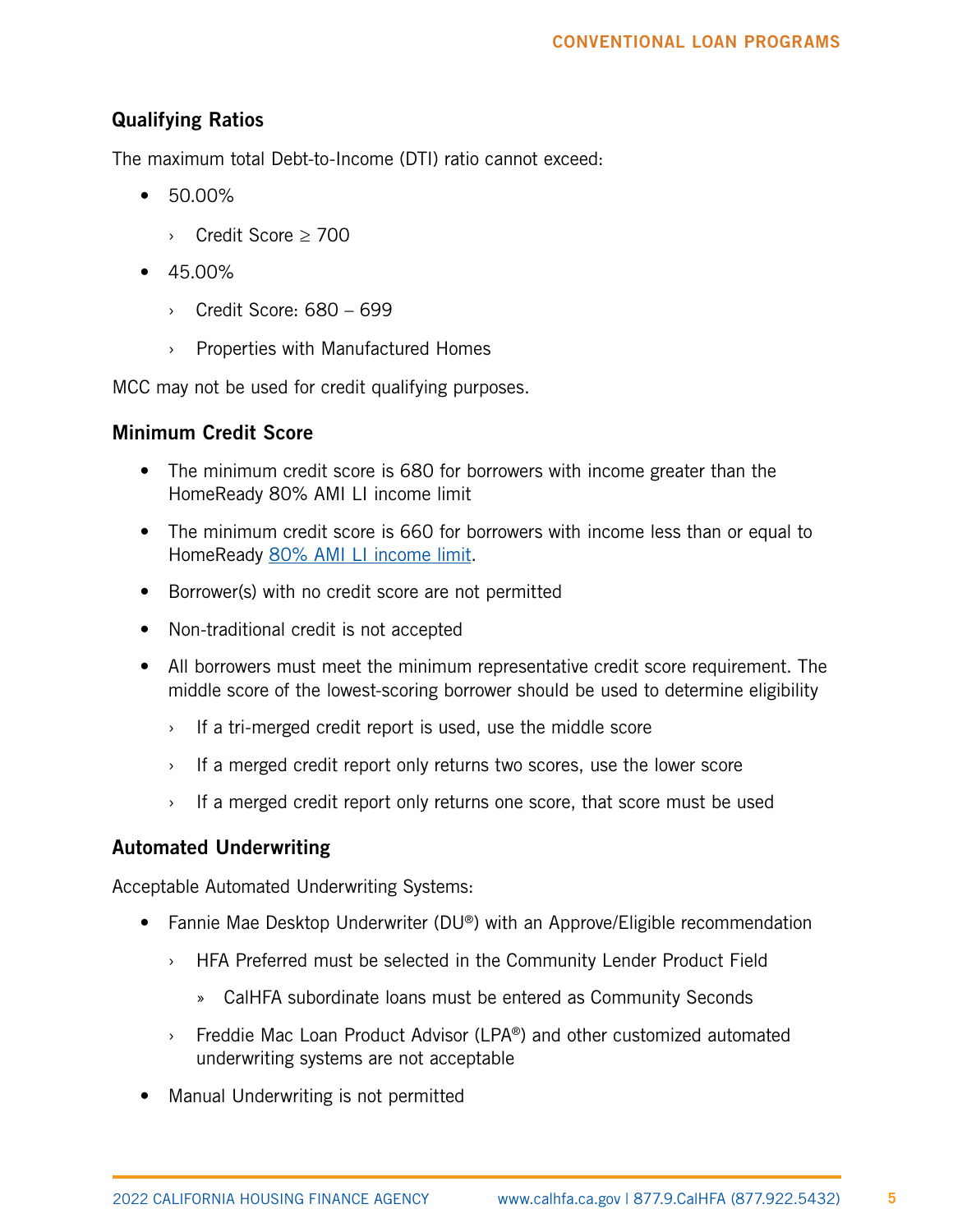#### <span id="page-7-0"></span>Miscellaneous Lakeview Loan Servicing Underwriting Guidelines

- Credit Underwriting is the responsibility of the originating lender
- Lakeview Loan Servicing will not purchase high cost loans
- Underwriters should:
	- › Make sound credit decisions
	- › Assure data integrity
	- $\rightarrow$  Include all necessary documents in support of the underwriting decision
- Non-arm's length transactions must be fully disclosed
- Appraiser must meet all master servicer guidelines, see Lakeview Correspondent [Lending website](https://www.mrn3.com/Client/bayview.asp) for details
	- › UCDP submission Summary Reports from both Fannie Mae and Freddie Mac are required. Lakeview Loan Servicing will not purchase any loan that includes the recently added proprietary messages that indicate 100% of the loans submitted with appraisals from an identified appraiser will be reviewed or Fannie Mae will not accept appraisals from an identified appraiser
- 2-1 temporary buydowns are permitted as per Fannie Mae and master servicer guidelines
	- › Loan must be credit qualified at Note rate

All loans are subject to audit by both CalHFA and Lakeview Loan Servicing.

#### Mortgage Insurance

- Mortgage insurance is required for all loans that are 80.01% LTV or higher
- Mortgage insurance must be ordered through a Mortgage Insurance Company approved by Fannie Mae using Housing Finance Agency (HFA) MI rates
- Per DU Findings, Borrowers with income less than or equal to the HomeReady 80% AMI LI income limit are eligible for HFA Preferred Charter MI discounted coverage and MI rates
- Either borrower paid monthly, split premium or single premium mortgage insurance is acceptable
- Financed mortgage insurance premium must be included in the LTV and CLTV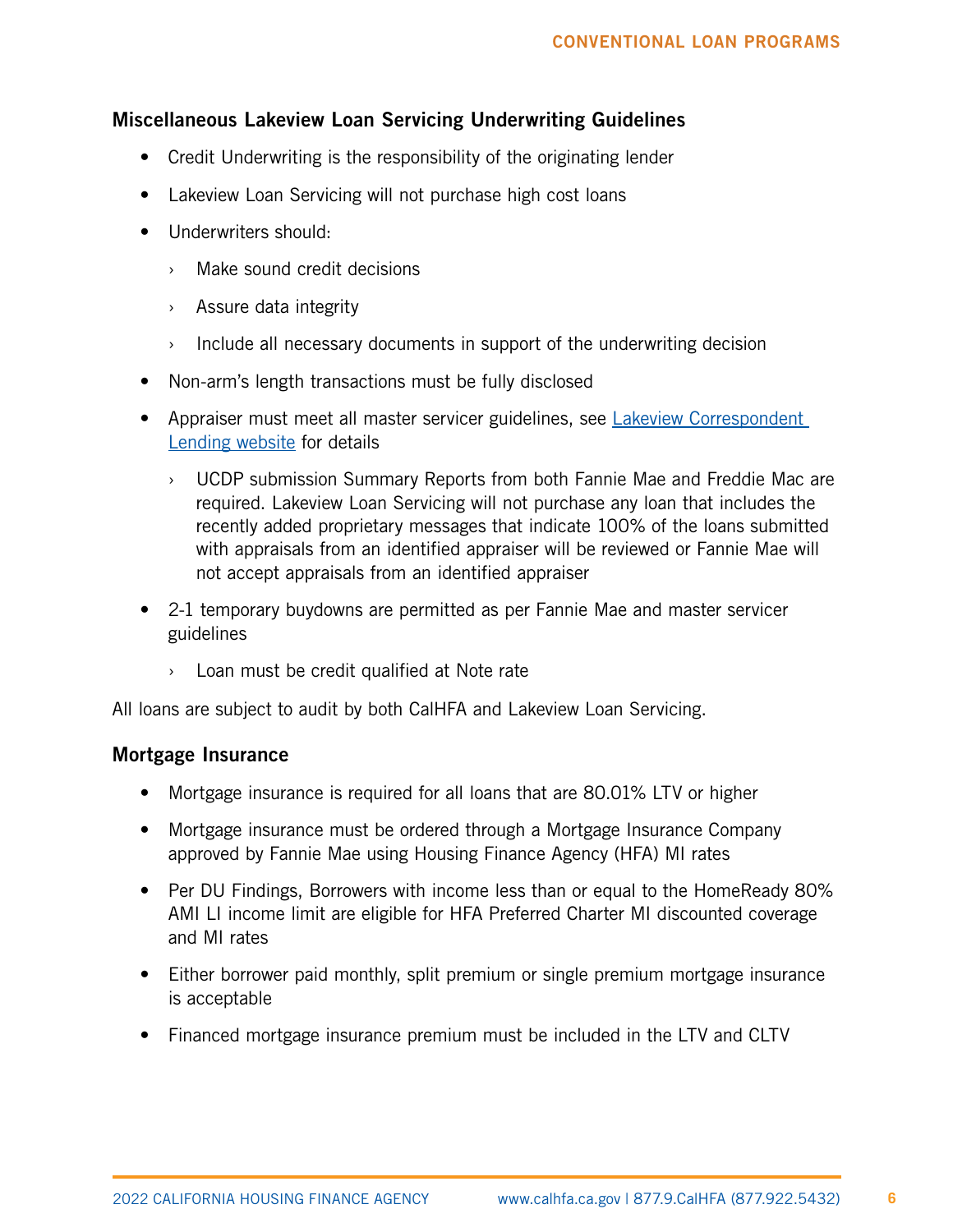# <span id="page-8-0"></span>Basic Home Protection Coverage

#### Mandatory Home Warranty Insurance Coverage

CalHFA requires that all first-time homebuyer(s) obtain a one-year home warranty protection policy.

- Exception to Home Warranty:
	- › Borrower(s) purchasing a new construction property
	- $\rightarrow$  Borrower(s) are not first-time homebuyers and are not using MyHome
- The insurance must cover the following items at a minimum:
	- › Water Heater(s)
	- › Air Conditioning
	- › Heating
	- › Oven/Stove/Range
- Home Warranty must be disclosed on Final Closing Disclosure or copy of insurance declaration page will be required

## Subordinate Financing

#### MyHome Assistance Program

- Must be a first-time home buyer
- May be used for closing cost and/or downpayment assistance
- Cannot be used for debt payoff
- Must be recorded in Second Lien Position
- For full MyHome underwriting guidelines and details see the MyHome Program [Handbook](http://www.calhfa.ca.gov/homeownership/programs/myhome.pdf)

## CalHFA Zero Interest Programs (ZIP)

- Can only be used with CalPLUS Conventional
- Must be a first-time home buyer
- Can only be used for closing costs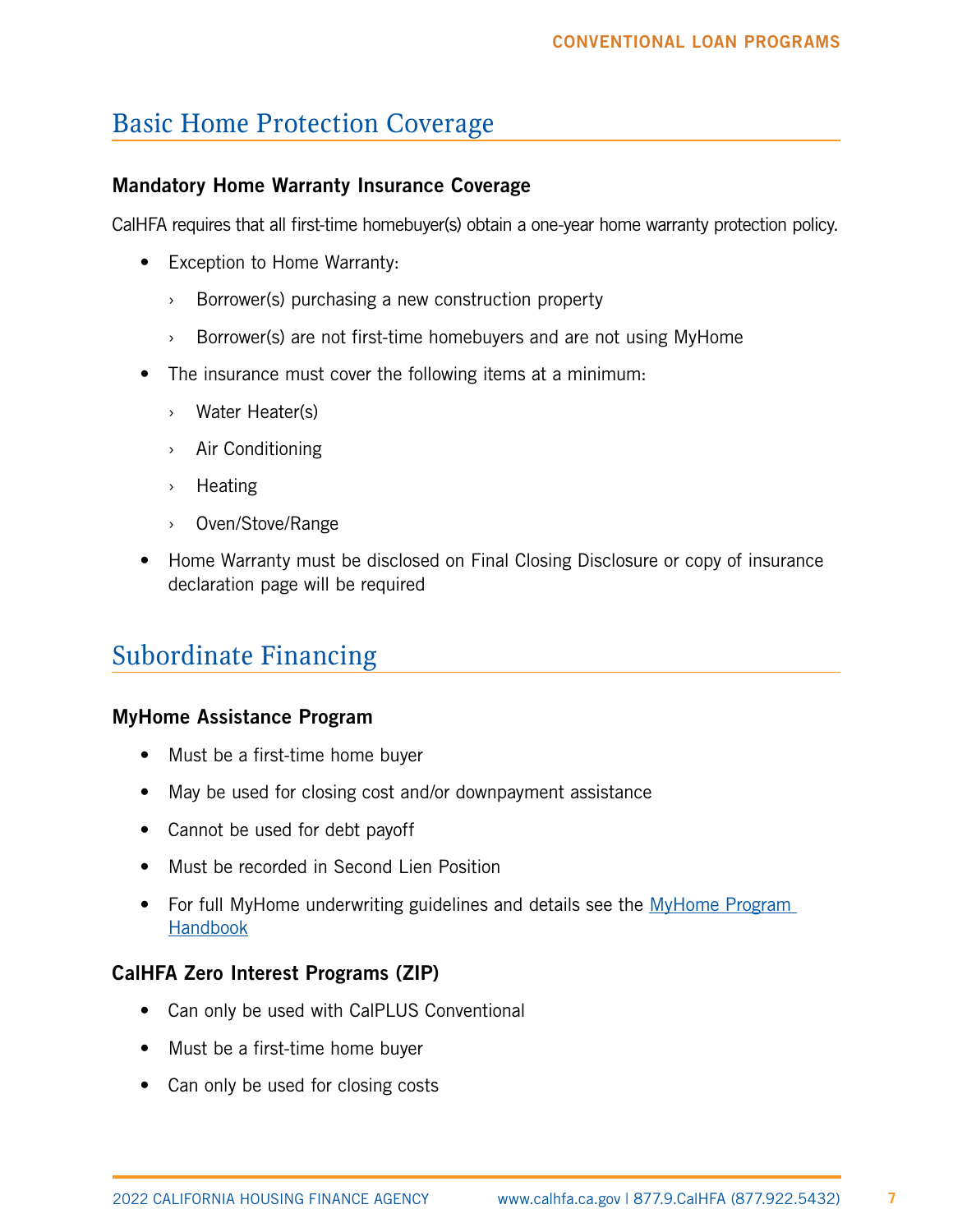- <span id="page-9-0"></span>• Cannot be used for down payment or debt payoff
	- $\rightarrow$  Any excess ZIP funds must be applied as a principal reduction
- Zero interest rate
- Term matches the term of the first mortgage.
- Payments on the ZIP is deferred for the life of the CalPLUS Conventional first mortgage
- The maximum ZIP loan amount options are based on [daily rate sheet pricing](https://www.calhfa.ca.gov/apps/rates/)
	- › Either 2.00% or 3.00% of the CalPLUS Conventional first mortgage loan amount

ZIP must be in second position unless it is combined with the MyHome Assistance Program only

- Repayment of the principal on the ZIP loan shall be due and payable at the earliest of the following events:
	- › Transfer of title
	- › Payoff or refinance of the CalPLUS Conventional first mortgage
	- › Formal filing and recording of a Notice of Default (unless rescinded)

#### Non-CalHFA Subordinate

This program may be layered with a Fannie Mae approved Community Seconds program used for closing costs and/or down payment assistance per individual requirements.

- The locality subordinate loan must meet Fannie Mae Community Seconds guidelines
- The maximum CLTV must meet CalHFA requirements
- In the case of conflicting guidelines, the lender must follow the more restrictive
- Must be recorded in subordinate lien position to CalHFA Subordinate Financing

#### Other Programs and Assistance

This program may be layered with a Mortgage Credit Certificate (MCC). The MCC credit may not be used for credit qualifying purposes.